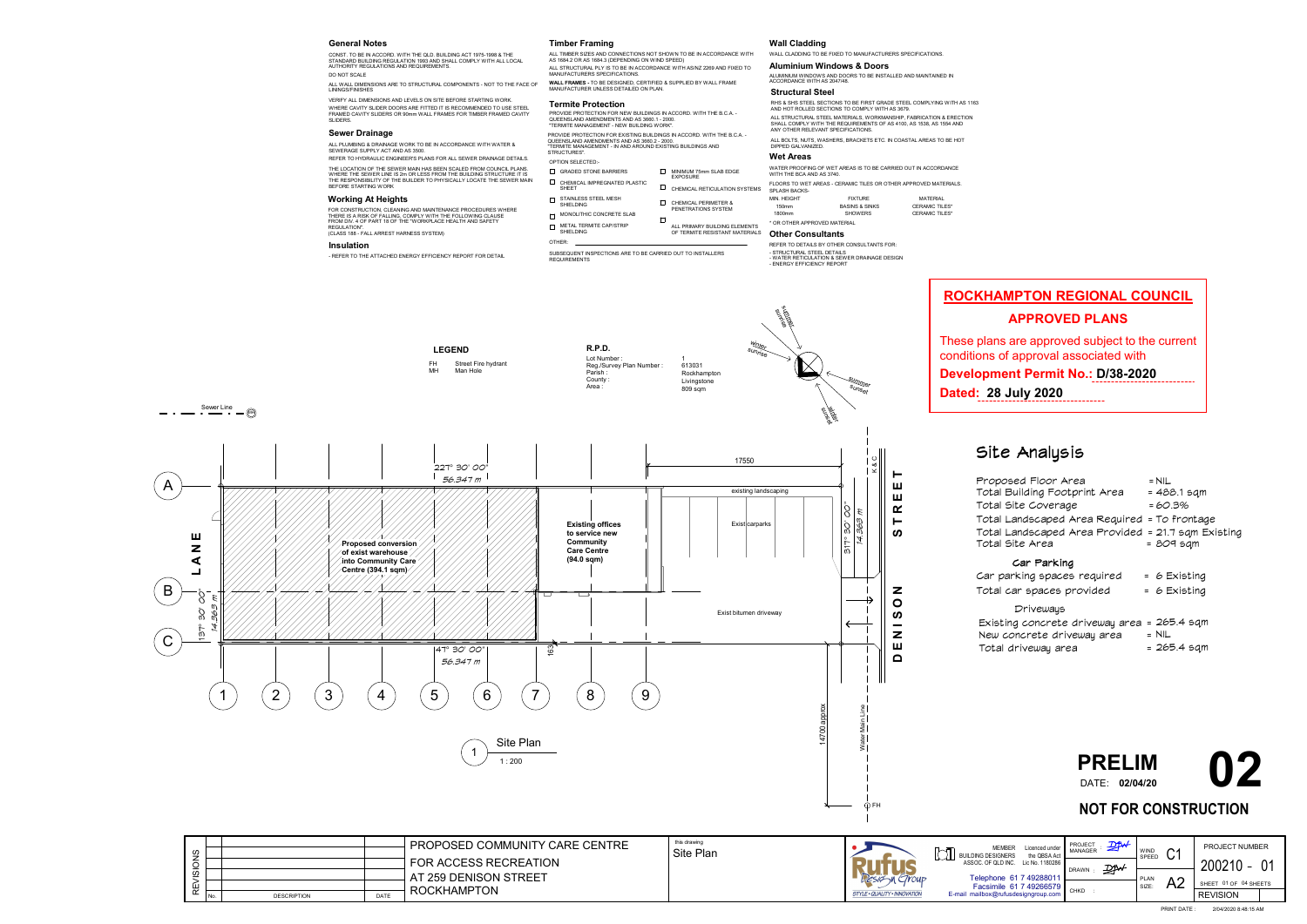



|                       |       |                    |             | <b>PROPOSED COMMUNITY CARE CENTRE</b> | this drawing |
|-----------------------|-------|--------------------|-------------|---------------------------------------|--------------|
| ഗ                     |       |                    |             |                                       | Existir      |
|                       |       |                    |             | <b>FOR ACCESS RECREATION</b>          |              |
|                       |       |                    |             |                                       |              |
| S                     |       |                    |             | AT 259 DENISON STREET                 |              |
| ш                     |       |                    |             |                                       |              |
| $\tilde{\phantom{a}}$ | ' No. | <b>DESCRIPTION</b> | <b>DATE</b> | <b>ROCKHAMPTON</b>                    |              |

**Dated: 28 July 2020**. . . . . . .

1 : 100 Existing Floor & Demolition Plan 1

| <b>Plan Legend</b> |                                                                                                          |  |  |  |  |  |  |
|--------------------|----------------------------------------------------------------------------------------------------------|--|--|--|--|--|--|
| <b>ACU</b>         | Air Conditioner Unit                                                                                     |  |  |  |  |  |  |
| CC                 | <b>Ceiling Cassette</b>                                                                                  |  |  |  |  |  |  |
| <b>CF</b>          | 1500mm dia Ceiling Fan                                                                                   |  |  |  |  |  |  |
| <b>DHB</b>         | Disabled compliant Hand Basin                                                                            |  |  |  |  |  |  |
| <b>DP</b>          | Down Pipe                                                                                                |  |  |  |  |  |  |
| <b>DWC</b>         | <b>Disabled compliant Toilet</b>                                                                         |  |  |  |  |  |  |
| EF                 | Mechanical exhaust fan<br>discharging to outside air in<br>accord. with AS 1668.2 (40L/sec<br>per. min.) |  |  |  |  |  |  |
| FL.                | Emergency Light in accord. with<br>AS 2293.1 at ceiling height                                           |  |  |  |  |  |  |
| FE <sub>1</sub>    | 9kg water fire extinguisher (rating:<br>2A)                                                              |  |  |  |  |  |  |
| FE <sub>2</sub>    | 2.5kg dry chemical fire<br>extinguisher (rating: 3A:40B:(E))                                             |  |  |  |  |  |  |
| <b>FZ</b>          | Freezer                                                                                                  |  |  |  |  |  |  |
| <b>IES</b>         | <b>Illuminated Exit Sign</b>                                                                             |  |  |  |  |  |  |
| KS                 | <b>Kitchen Sink</b>                                                                                      |  |  |  |  |  |  |
| <b>RF</b>          | Required EXIT with lever action<br>escape latch                                                          |  |  |  |  |  |  |
| <b>RF</b>          | Refrigerator                                                                                             |  |  |  |  |  |  |
| <b>ST</b>          | <b>Commercial Stove/oven</b>                                                                             |  |  |  |  |  |  |

| <b>PRELIM</b>  |
|----------------|
| DATE: 02/04/20 |

**NOT FOR CONSTRUCTION**

DATE: **02/04/20 02**

# **ROCKHAMPTON REGIONAL COUNCIL APPROVED PLANS**

These plans are approved subject to the current conditions of approval associated with

## **Development Permit No.: D/38-2020**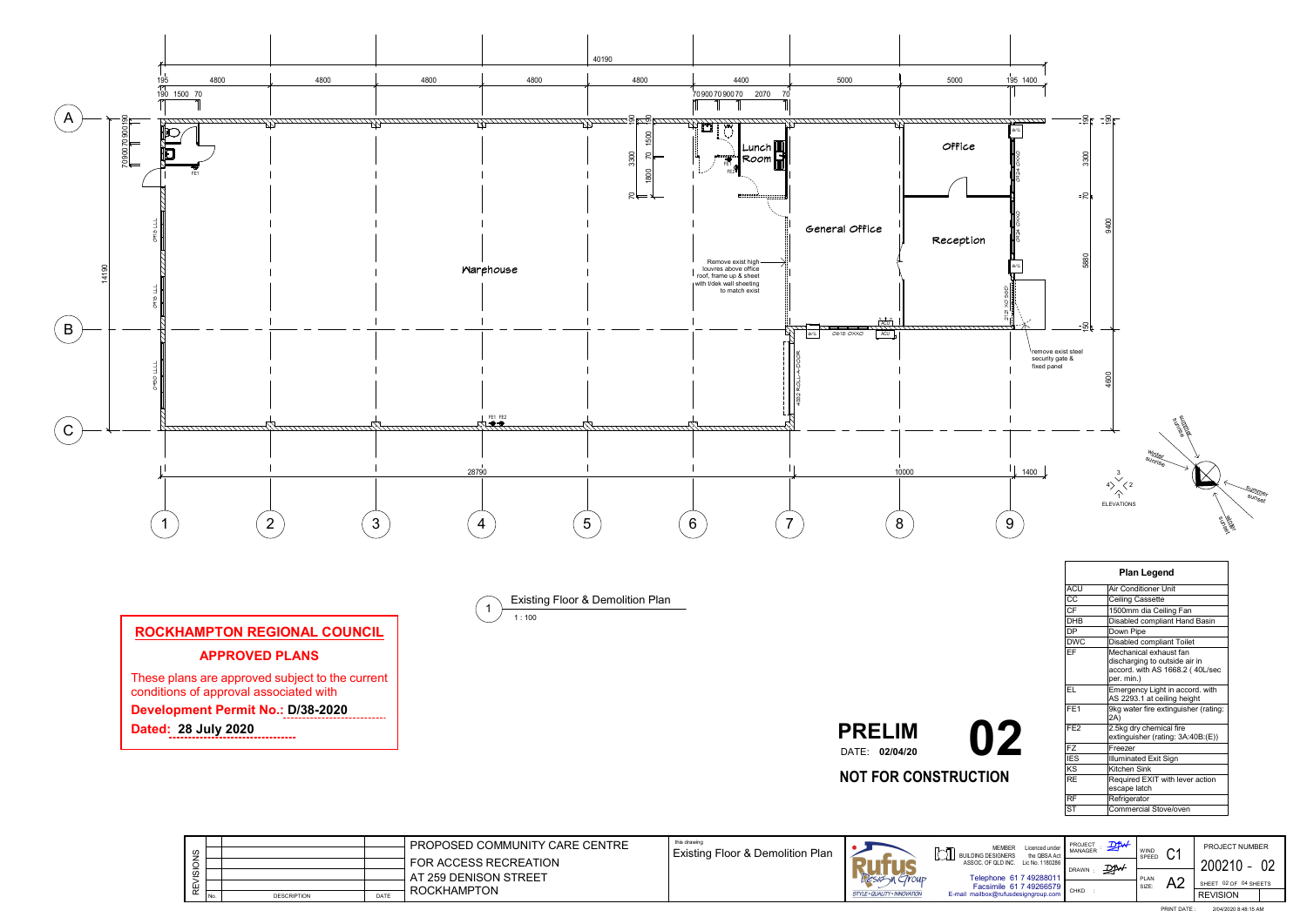Telephone 61 7 4928801 Facsimile 61 7 49266579 DRAWN :  $\mathcal{D}$ 

SHEET 03 OF 04 SHEETS

<span id="page-2-0"></span>

CHKD :

PLAN SIZE:

A2

E-mail mailbox@rufusdesigngroup.com

**STYLE · QUALITY · INNOVATIO** 



| ഗ<br>ഗ   |       |                    |             | <b>PROPOSED COMMUNITY CARE CENTRE</b><br>I FOR ACCESS RECREATION<br>AT 259 DENISON STREET | this drawin<br>Floor |
|----------|-------|--------------------|-------------|-------------------------------------------------------------------------------------------|----------------------|
| $\alpha$ | I No. | <b>DESCRIPTION</b> | <b>DATE</b> | <b>ROCKHAMPTON</b>                                                                        |                      |

200210 03